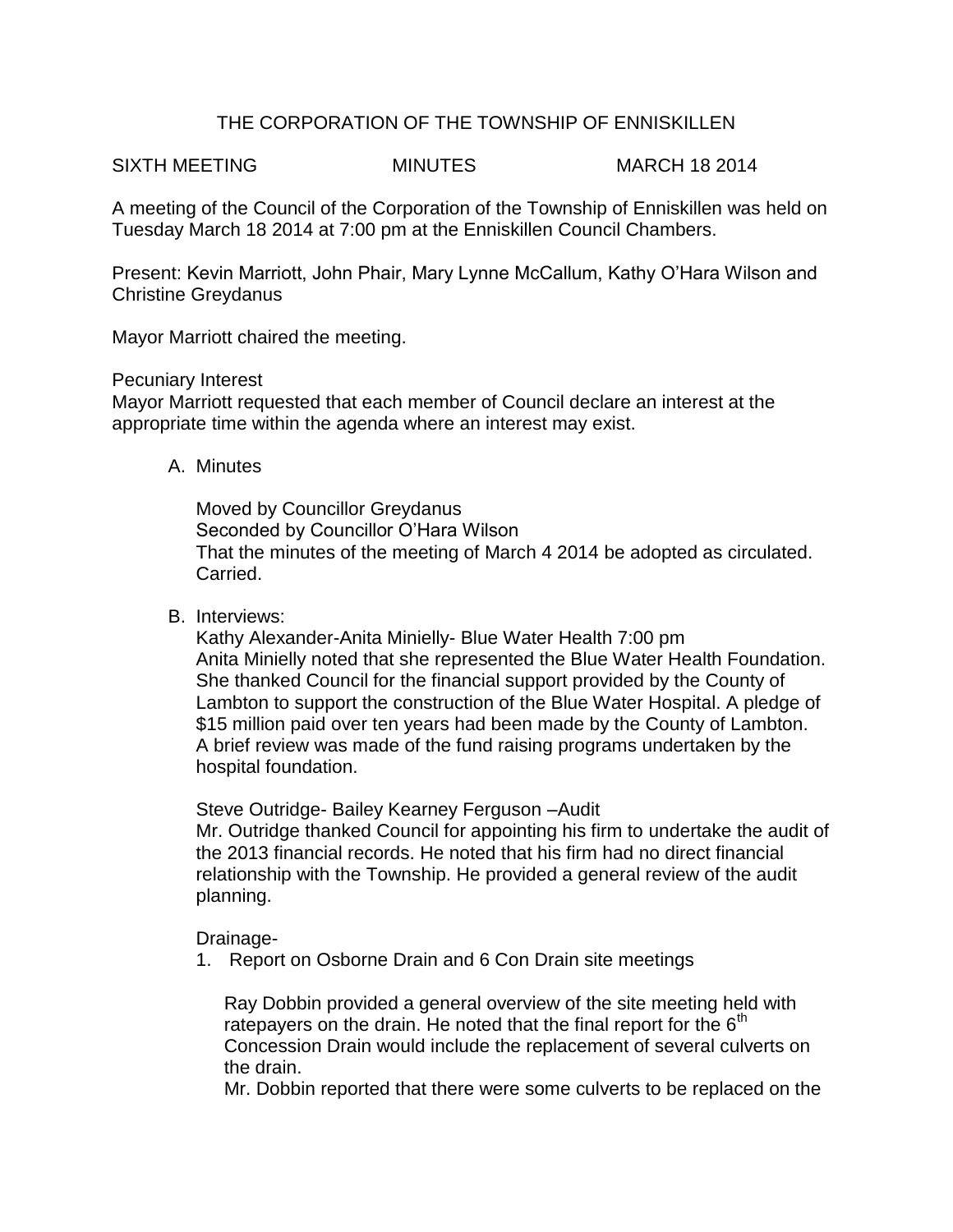## SIXTH MEETING 2 MARCH 18 2014

Osborne Drain. He requested that the Council direct that a report under Section 78 of the Drainage Act be prepared. This would provide the opportunity to establish the standards to replace culverts on the drain in the future.

Moved by Councillor McCallum Seconded by Councillor Phair That Ray Dobbin be directed to prepare a report under Section 78 of the Drainage Act for the Osborne Drain. Carried.

2. Request for Drain Maintenance Hubert Ellenor- Arn Drain

A request was received for the clean out of the Arn Drain south of Courtright Line. Mr. Dobbin recommended that a site meeting be held of the entire drain to determine the extent of work required.

Moved by Councillor McCallum Seconded by Councillor Greydanus That a site meeting be held for the Arn Drain with Councillor O'Hara Wilson acting as Council representative. Carried.

3. Shiloh Inwood United Church 6<sup>th</sup> Concession Drain

The letter asked that no changes be made to the culvert for the United Church. The Engineer reported that the revised report would include a recommendation to replace the culvert at the church due to its condition.

Moved by Councillor O'Hara Wilson Seconded by Councillor Greydanus That the Court of Revision be opened. Carried.

C. Court of Revision- Stark Drain 7:30 pm

No one was present for the Court of Revision for the Stark Drain. No written appeals had been received.

The Clerk noted that a revised maintenance schedule had been circulated for the Court. The revision to Maintenance Schedule 1 added a column listing property area to be used to assign maintenance costs for replacement of bridges on the drain. The information was referenced in the text of the report but had not been include on the schedule.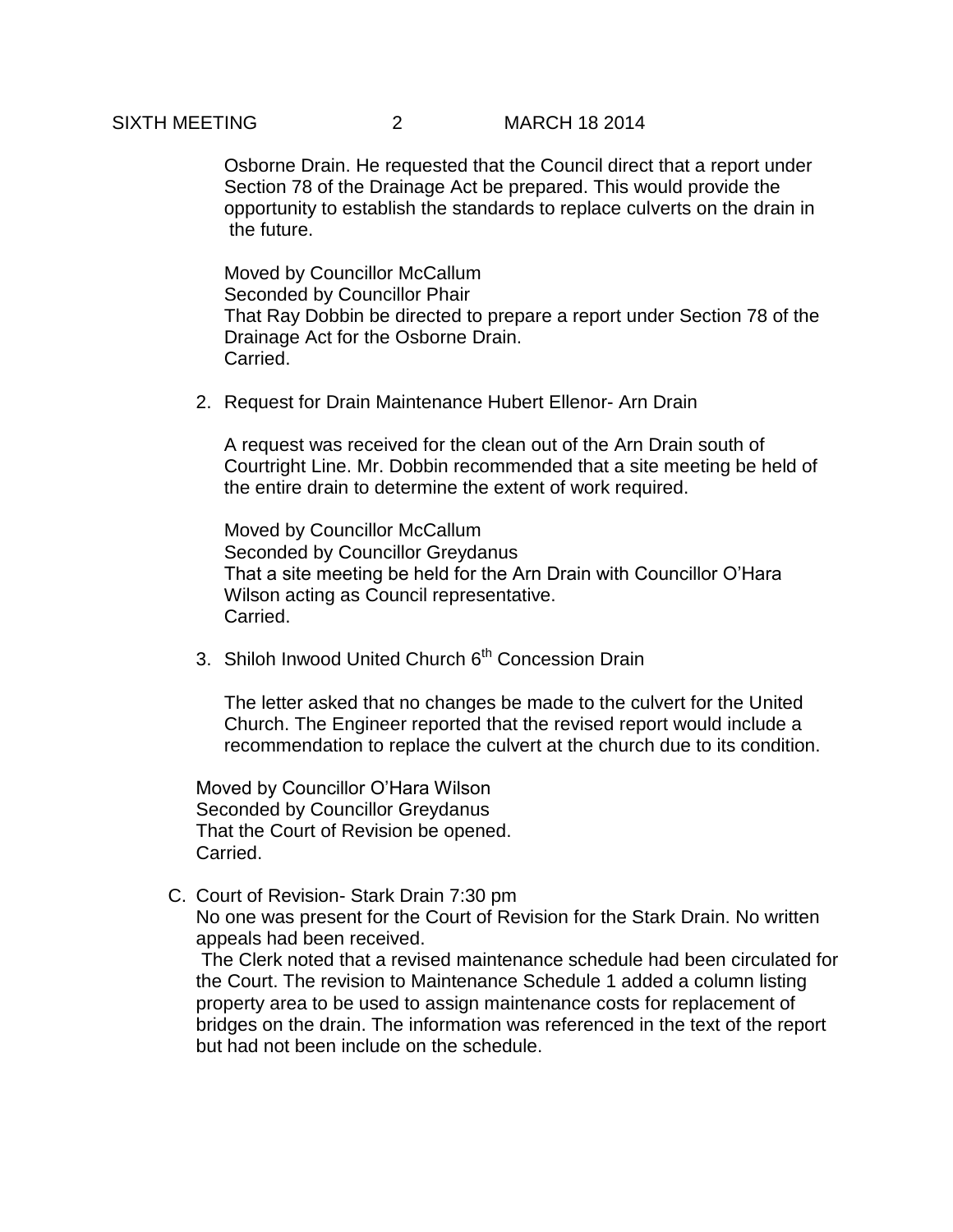Moved by Councillor Phair Seconded by Councillor McCallum That maintenance schedule 1 be amended with the inclusion of a column listing property area. Carried.

D. Court of Revision- 6 Sideroad Drain 7: 35 pm

No person was present for the drain meeting. No written appeals were received concerning the drain.

Moved by Councillor O'Hara Wilson Seconded by Councillor Greydanus That the assessment schedules for the 6 Sideroad Drain be confirmed. Carried.

Moved by Councillor McCallum Seconded by Councillor Phair That the meeting of the Court of Revision be adjourned. Carried.

The Engineer reported on a discussion with Dick Hunter in regards to his assessment to the 4<sup>th</sup> Concession Drain. The Engineer requested that Mr. Hunter submit his tiling plan to confirm his drainage area.

The Engineer recommended that section 65 (4) of the Drainage Act be used to amend the schedule of assessment of the  $4<sup>th</sup>$  Concession Drain and the Simpson Drain if Mr. Hunter could confirm that a change was necessary. The Engineer noted that the change could be made without a new report.

- E. Correspondence for information
	- 1. Carmine Marcello President Hydro One- response to complaints regarding the new billing system
	- 2. County of Lambton
		- A. Council Highlights
		- B. Public Input on Road Use Agreement
		- C. Receipt of resolution on municipal building officials training
		- D. Research Park Annual Capstone competition
	- 3. AMO
		- A. Urban Symposium
		- B. Provincial Oversight of Municipal Government
		- C. Prompt Payment Act
	- 4. Township of Seguin unfair OPP Funding Model
	- 5. Ministry of Municipal Affairs and Housing- Provincial Policy Statement 2014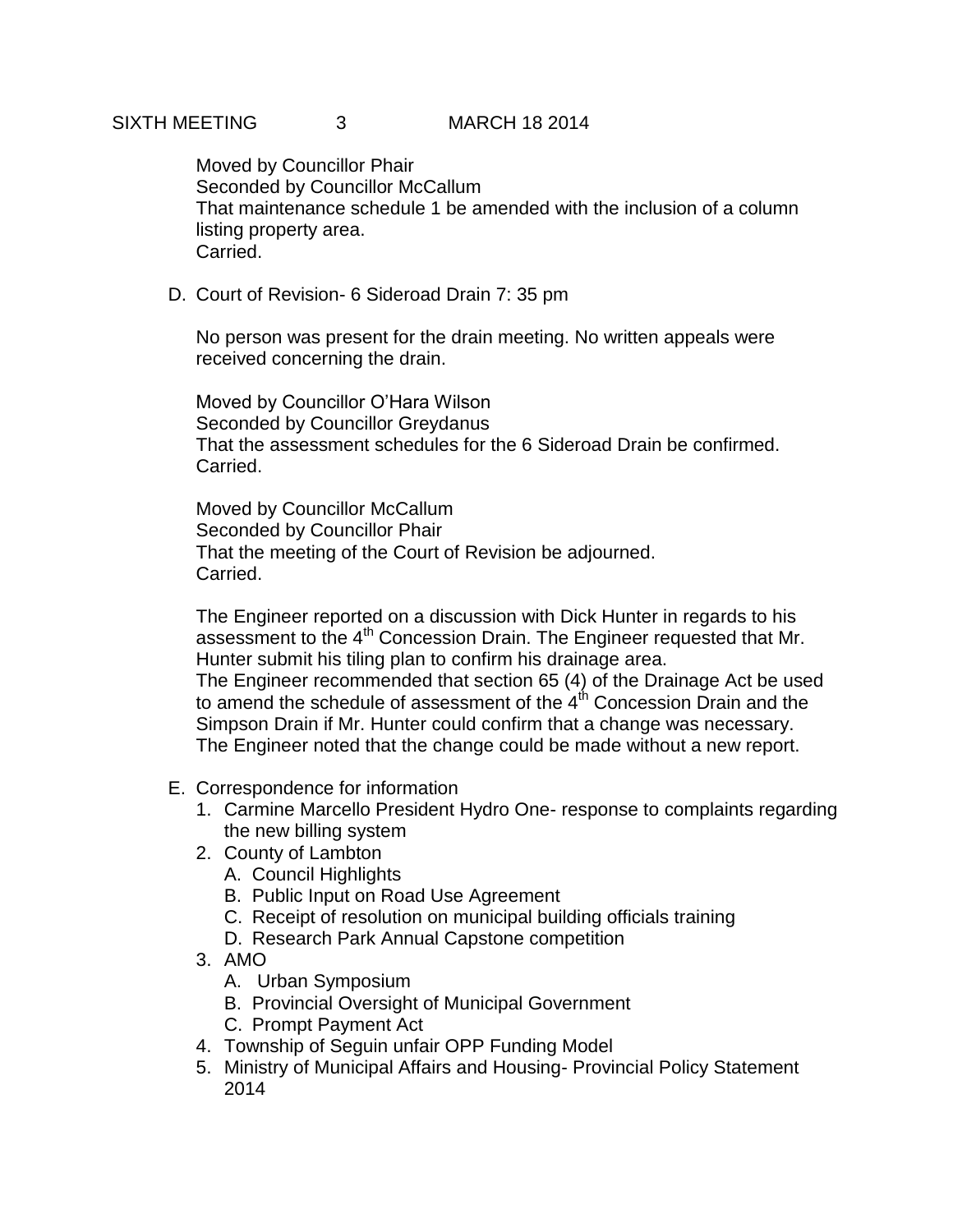# SIXTH MEETING 4 MARCH 18 2014

- 6. Randy Pettapiece receipt of resolution on Joint and Several Liability
- 7. OGRA 2014-15 Board of Directors

Moved by Councillor Greydanus Seconded by Councillor O'Hara Wilson That correspondence items 1-7 be received and filed. Carried.

- F. Correspondence requiring motions
	- 1. Resolution Town of Petrolia- Prompt Payment Act

Moved by Councillor Phair Seconded by Councillor McCallum That the resolution from Petrolia concerning the Prompt Payment Act be received and filed. Carried.

2. Resolution Leeds and the Thousand Islands- comments on Ombudsman report

Moved by Councillor Greydanus Seconded by Councillor McCallum That the resolution from Leeds and Thousand Islands be supported. Carried.

3. Resolution Peterborough- support of FCM housing campaign for planning and investment in social housing

Moved by Councillor O'Hara Wilson Seconded by Councillor Phair That the resolution from Peterborough be received and filed. Carried.

4. National Farmers Union Annual Meeting Mar 29-14

Moved by Councillor Greydanus Seconded by Councillor O'Hara Wilson That Councillor Phair attend the National Farmers Union Annual meeting. Carried.

5. Resolution Aurora Municipal Recall Election legislation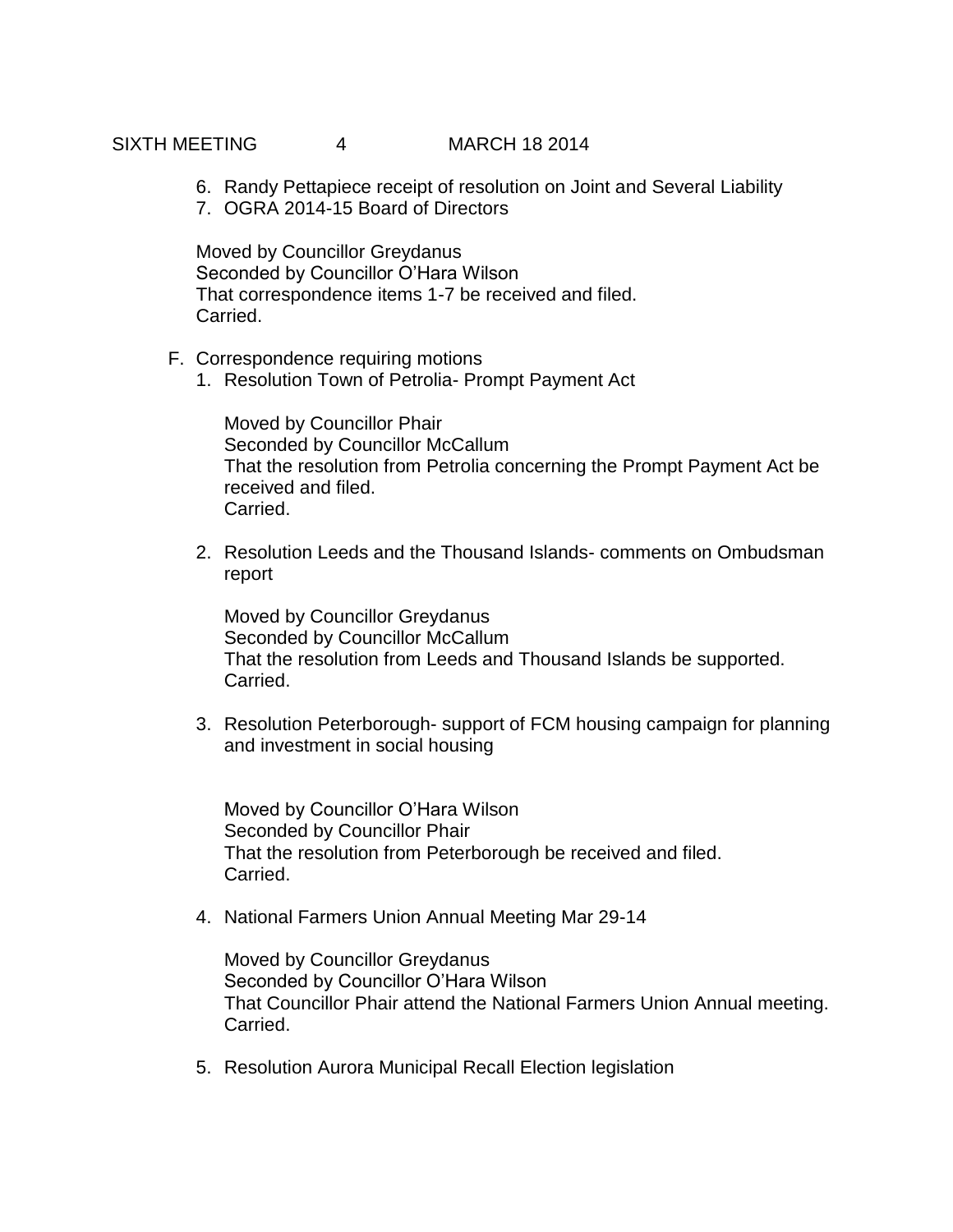# SIXTH MEETING 5 MARCH 18 2014

Moved by Councillor Greydanus Seconded by Councillor Phair That the resolution from Aurora concerning recall elections be received and filed. Carried.

# G. Accounts

Moved by Councillor McCallum Seconded by Councillor Greydanus That the accounts be paid as circulated: Cheque: 6895-6929: \$ 59,368.81 Cheque: 6930-6947: \$ 15,587.56 Carried.

## H. Bylaws

- 1. Bylaw 13 of 2014- 4<sup>th</sup> Concession Drain Debenture bylaw
- 2. Bylaw 14 of 2014 Confirmation Bylaw

Moved by Councillor Greydanus Seconded by Councillor O'Hara Wilson That first and second reading be given to Bylaws 13 and 14 2014. Carried.

Moved by Councillor McCallum Seconded by Councillor Phair That third and final reading be given to Bylaws 13 and 14 of 2014. Carried.

## I. Other Business

1. Budget Review- 2014 Road Capital Budget, review of street light rates

A review was undertaken of the street light rates within the Township. It was noted that a change in the light fixtures should take place in the future to reduce energy costs and reduce the amount of maintenance.

Moved by Councillor Greydanus

Seconded by Councillor O'Hara Wilson

That the street light rates for Marthaville be increased from \$90 to \$105 per year.

That the street light rates for Oil City be increased from \$42 to \$52 per year.

Carried.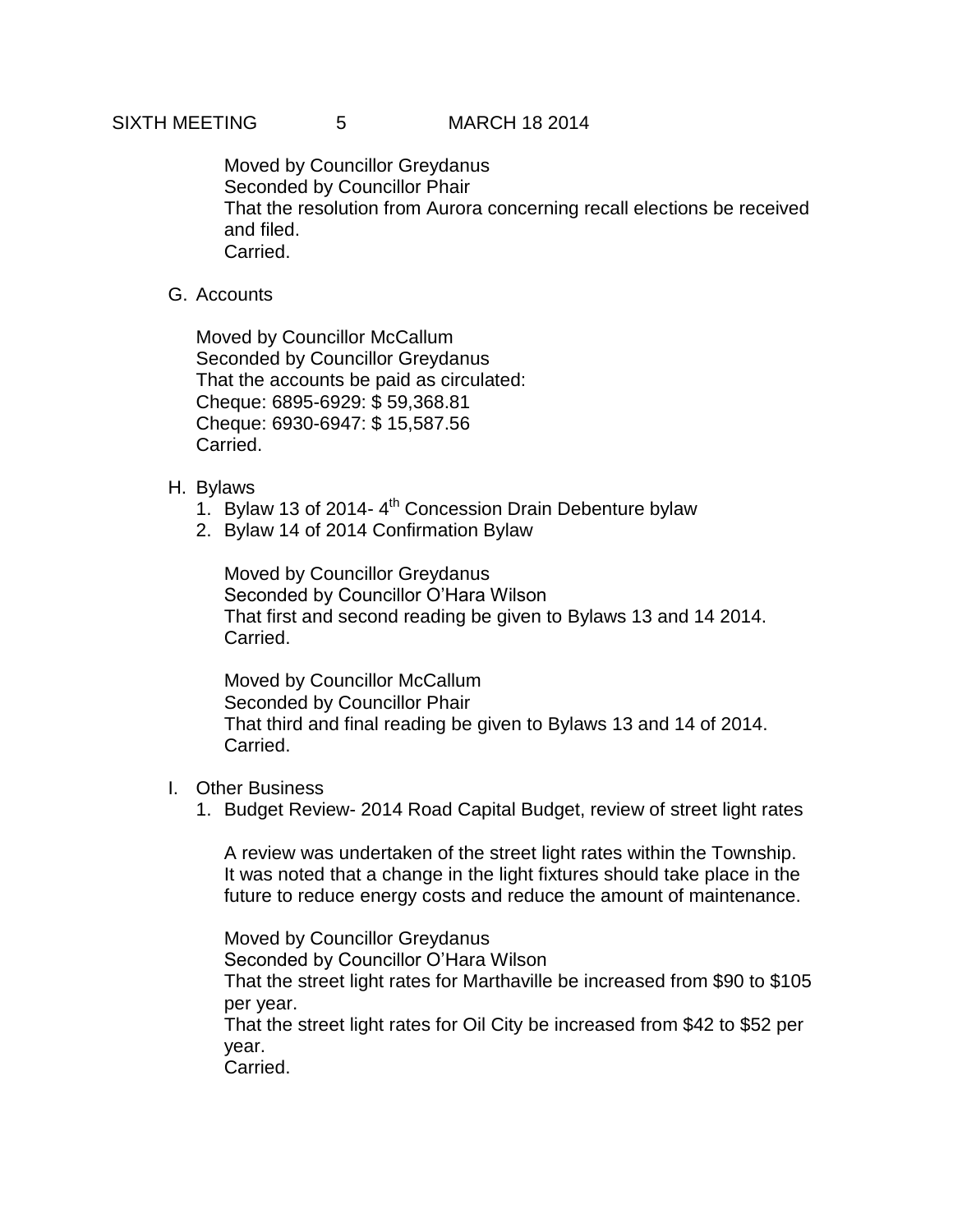## SIXTH MEETING 6 MARCH 18 2014

2. Memo- Lambton Area Group Police

The Clerk reported on a meeting sponsored by the Lambton Police Service Board. It was noted that the OPP would not be submitting updated estimates for policing costs until June of 2014. The Clerk noted that the sharing of the costs with the group would be open to discussion by the participating members of the Lambton group.

3. Asset Management Plan- memo and plan review

The clerk provided a detailed over view for the preparation of the township asset management plan. A review was made of the assumptions made in developing the life cycle costing with the plan for the roads, bridges, water and sewer systems. The Clerk noted that the equipment and buildings would be included in the updated plan for 2014.

The draft report would be submitted to Council for review at a future meeting.

Mayor Marriott reported that the Township had contacted Deryk Waldon to assist in the preparation of a water purchase agreement with Petrolia.

A report was received form the Road Superintendent in regards to the trade in of the backhoe. The program provided for a new machine to replace the backhoe by paying \$15 per tac hour. The Road Superintendent had requested that the new machine be

plumbed to permit the installation of a quick connect attachments.

Moved by Councillor Greydanus

Seconded by Councillor O'Hara Wilson

That the Road Superintendent be authorized to trade in the backhoe to Kucera Farm Equipment with the provision to install the hydraulics for the backhoe.

Moved by Councillor Greydanus Seconded by Councillor Phair That the Council move in camera under the provisions of Section 239 (2) of the Municipal Act to discuss a committee report for the hiring of a new staff member. Carried.

Moved by Councillor O'Hara Wilson Seconded by Councillor McCallum That the meeting move into open session. Carried.